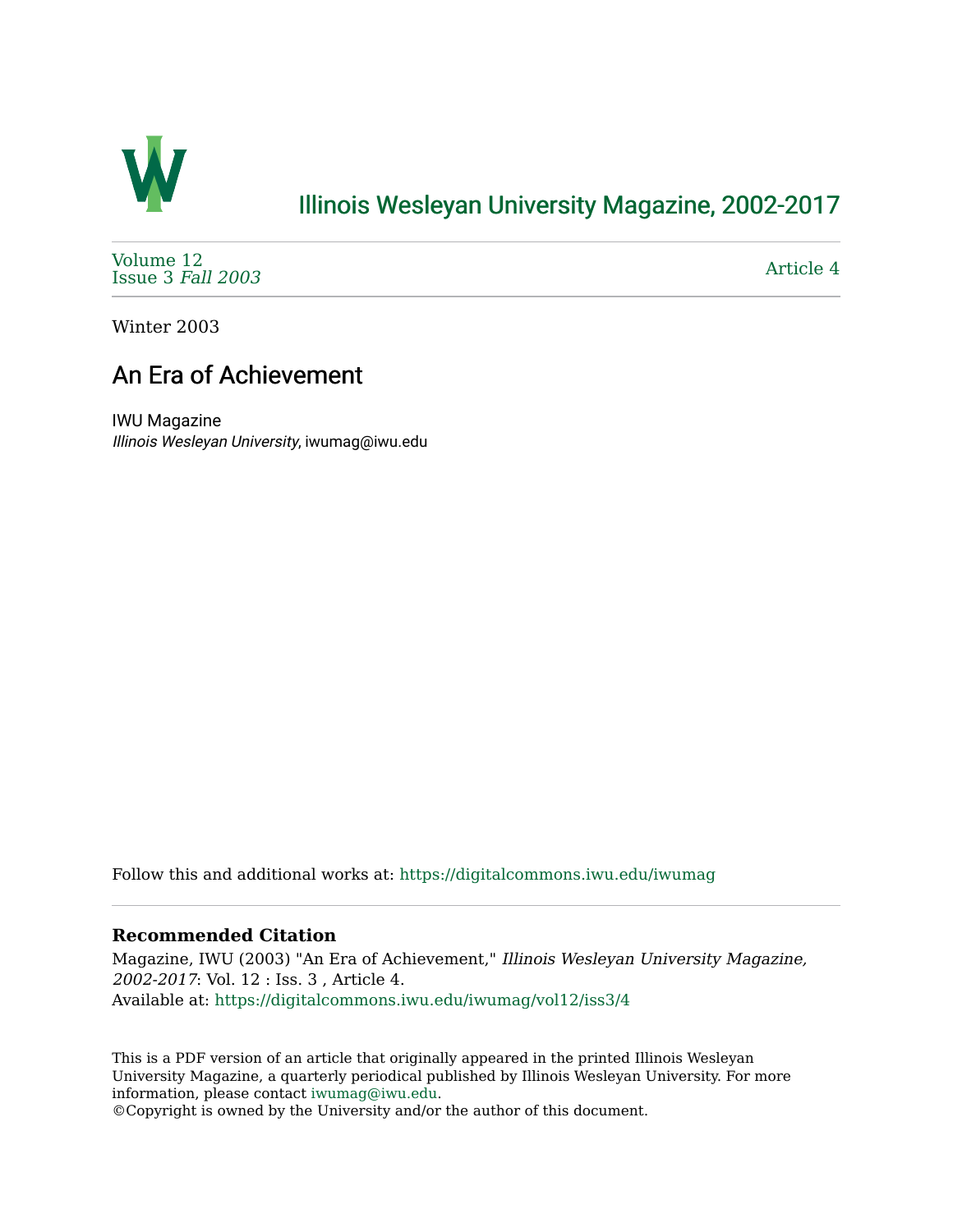## An Era of Achievement

**In his inaugural address, Minor Myers vowed to assist Illinois Wesleyan in its quest to "build on what is right." During the next 14 years of his administration, he led the University into the national spotlight as a model of excellence in liberal arts education. Here are just a few of the many notable accomplishments from those years.** 



**Sept. 13, 1989:** Minor Myers, jr., becomes the 17th president of Illinois Wesleyan. In his inaugural speech, he refers to the historic roots of the University's educational mission. "This institution ... now stands, almost 150 years later, in its strongest condition ever," says Myers, adding, "Our task here, as in every institution, is not to dwell on what is wrong, but to build on what is right."

**1992**: The Collegiate Choir caps its six-state spring concert tour with a performance at New York's famed Lincoln Center. The Camerata, IWU's chamber music group, will take its "Music for Peace" program on a tour in 1993, including a performance at Carnegie Hall.

**Fall 1992:** The first *Illinois Wesleyan University Magazine* is published, delivering campus and alumni news to some 23,000 readers four times a year.

**Spring 1994**: *U.S. News & World Report's* annual rankings of colleges shifts Illinois Wesleyan from a top regional ranking into the national liberal-arts category. President Myers notes that the change is both expected and welcomed.

**Fall 1994:** Illinois Wesleyan becomes the first private college to join the McCree Scholarship Program, which guarantees talented minority students from Detroit will be able to attend college. In 1996, IWU joins a new partnership with Chicago public schools modeled on the McCree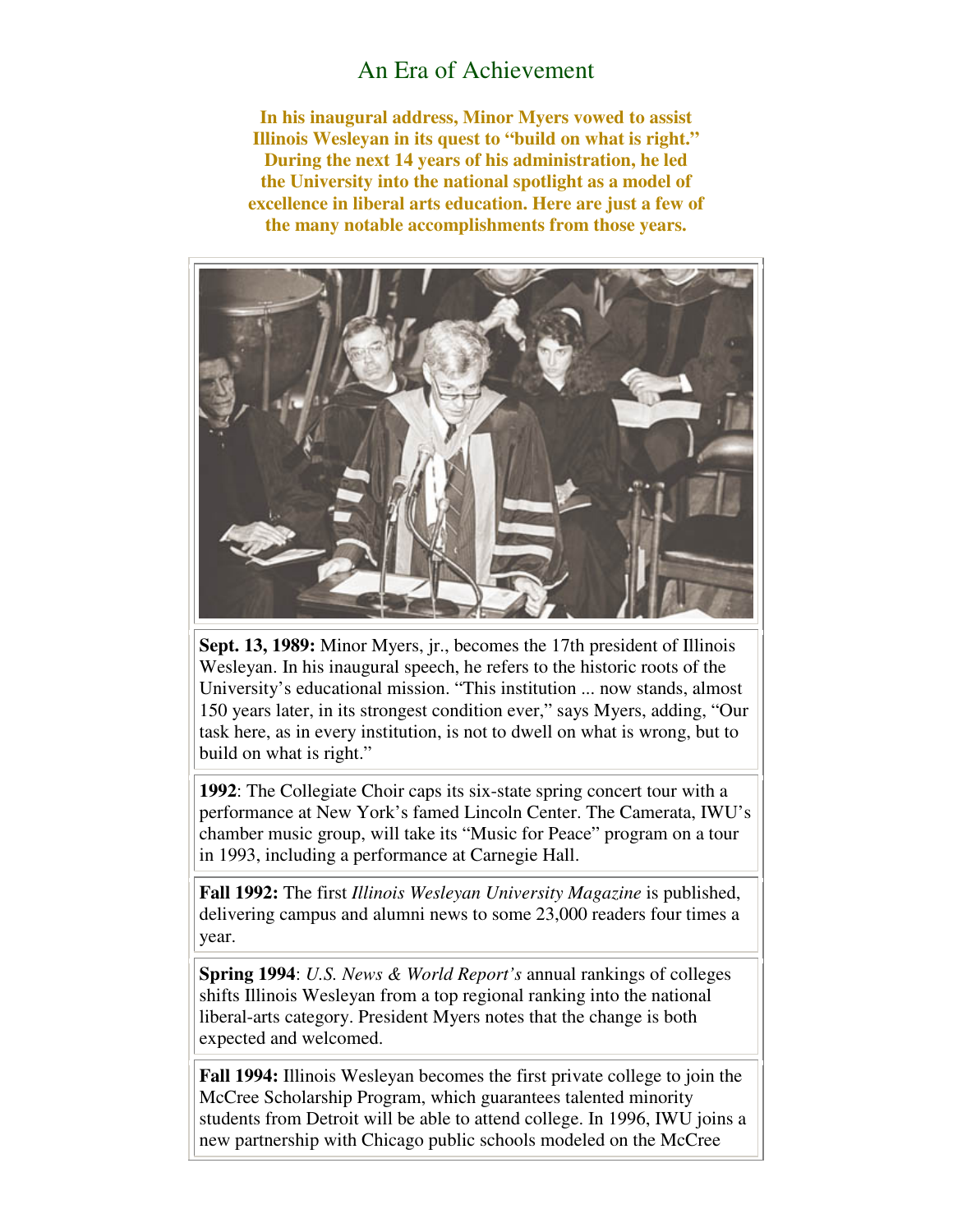program. Increasing campus diversity remains a priority for Myers' administration; as he says in an interview, "the goal of diversity is the inevitable task of the liberal arts college."

**Sept. 21-23, 1994**: During a campus visit, former British prime minister Edward Heath (left) teaches a class for aspiring political leaders, lectures on Japanese art, and conducts IWU's Civic Orchestra. "He symbolizes the kind of multitalented students IWU attracts and graduates," says President Myers.



Future visits from such stellar guests as director Spike Lee, U.S. Navy Admiral Leighton Smith, Latin American author Carlos Fuentes, and feminist Gloria Steinem generate excitement on the campus throughout the decade

**Oct. 15, 1994:** The \$15.2-million Shirk Center for Athletics, Recreation and Wellness is dedicated. The center — which includes a performance gymnasium for varsity basketball that seats 2,500, a six-lane track, squash courts, and exercise rooms — is funded in part by a gift from the Shirk Family Foundation.



**October 1995:** The University opens the Center for Natural Science. Providing nearly 130,000 square feet of space and 22 student-faculty research labs, the center is later featured as a model building by the National Science Foundation.

**April 1996:** In its seventh year, the annual student research conference evolves into the John Wesley Powell Research Conference, named after the IWU professor and famed explorer. Featuring a keynote address by Harvard evolutionary biologist Stephen J. Gould, the conference presents student research in several disciplines and provides what President Myers describes as "the real essence of all we are doing, ... bringing together creative students finding new things that no one in the world has ever known before."

**Spring 1996:** May Term is launched. The month-long semester offers innovative courses and off-campus study, as almost 200 students have their passports stamped for destinations such as China and the Czech Republic. May Term is only one of many study-abroad options for students — semester-long programs in London and Madrid become especially popular offerings.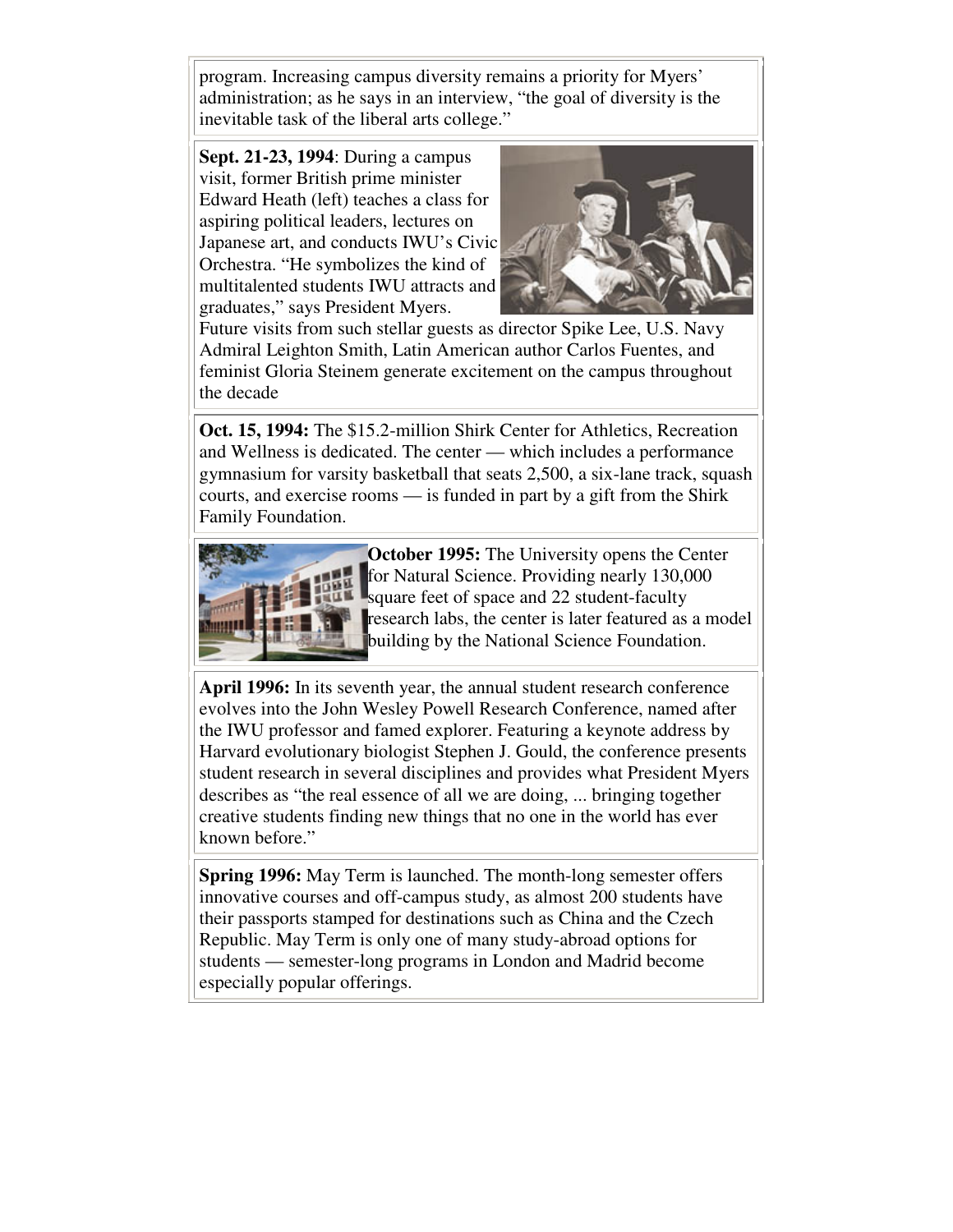

**Fall 1996:** After installing a \$1.5-million fiberoptics system to enable faculty, staff, and students to communicate with each other by computer, Illinois Wesleyan University launches its own Web site. That same year, interest in computers takes a scholarly edge when the Illinois Wesleyan Information Network on Knowledge (IWINK) forms to develop teaching and research opportunities in artificial intelligence. Among its projects is Shelley, a learning robot (shown right, with Matt Weaver '98).

**1997:** After a \$5.1-million renovation, the old science facility, Sherff Hall, is transformed into the Center for Liberal Arts, a three-floor brick building housing 60 faculty offices, classrooms, and seminar rooms.

**March 22, 1997:** The men's basketball team wins the NCAA Division III national championship in Salem, Va., defeating Nebraska Wesleyan, 89-86, while All-American forward Bryan Crabtree '97 earns NCAA Division III "Player of the Year" honors. The Titans, led by Dennie Bridges '61, finished their season with a 29-2 record, which was a school record for wins in a season.



**Fall 1997:** A \$7-million, four-floor, coed residence hall opens. At a later Board of Trustees dinner, President Myers surprises lifelong University friend and benefactor Harriett Fuller Rust with the announcement that the hall would be named in her honor.

**Fall 1997:** In what President Myers calls "Illinois Wesleyan's version of a Rhodes scholarship," six students from IWU attend Pembroke College at Oxford University — living and studying for one academic year at one of the world's most elevated homes of higher education. More IWU students will follow.



**October 1997:** The Greek Affairs Task Force — consisting of faculty, staff, students, and alumni — explores the substantial role that Greek organizations serve on campus and recommends how that role might be more positively enhanced. It is one of several institutional reviews of programs affecting IWU's quality of life.

**Fall 1997:** IWU boasts a record enrollment of 1,995 students. The freshman class is comprised of 560 domestic students from 16 states and includes 37 high school valedictorians, 22 National Merit scholars, 10 international students, and 56 minority students.

**Spring 1998:** More than 250 students participate in National Volunteer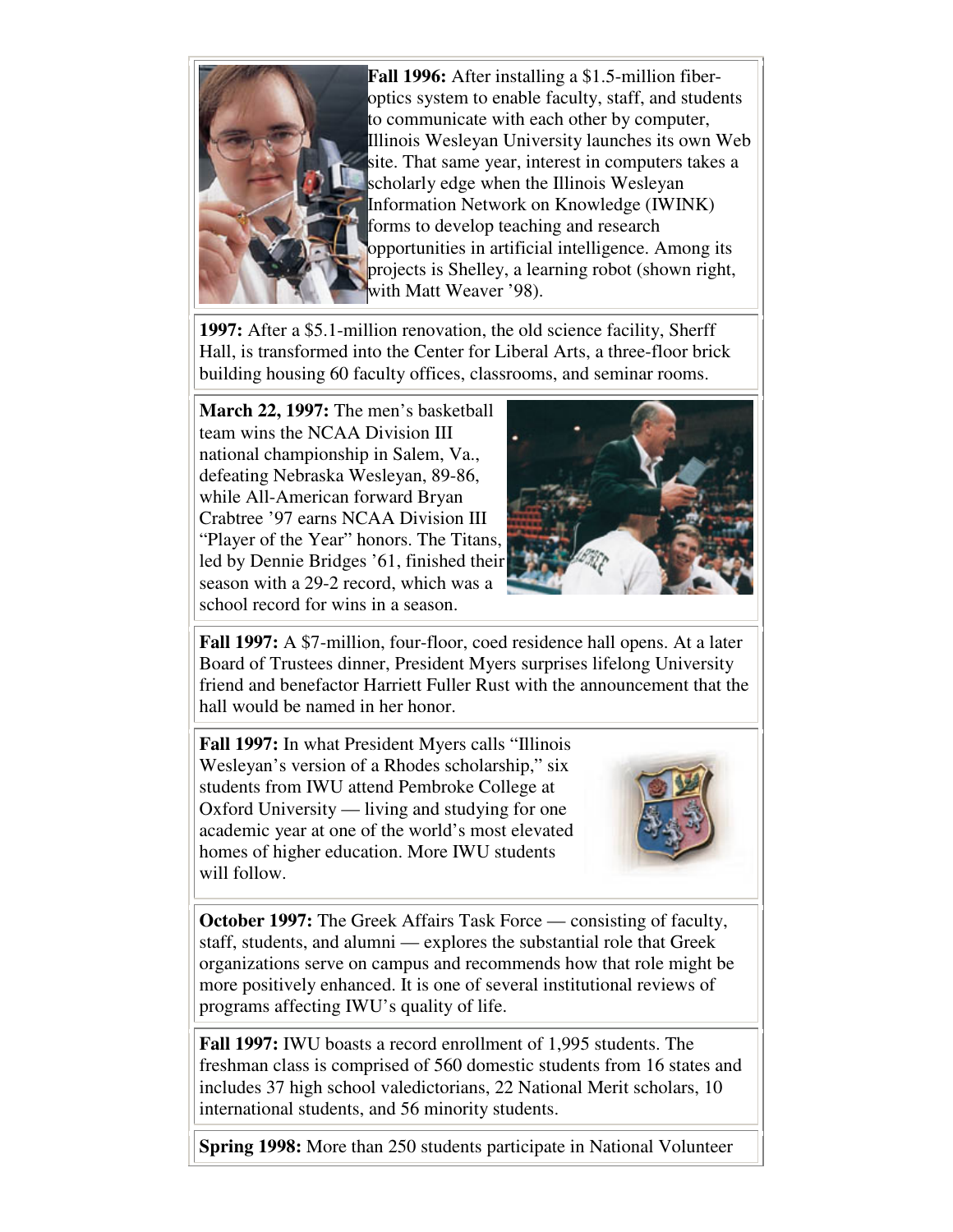Weekend by pitching in at various local organizations. In the 1990s, Habitat for Humanity becomes an especially popular public-service project for students.

**August 1998:** Illinois Wesleyan launches its annual Fall Festival, designed to ease new students' transition into college life and familiarize them with the campus community and its values.



**Oct. 10, 1998**: A historic fund-raising challenge is announced at Homecoming. B. Charles Ames '50 and his wife, Joyce Eichhorn Ames '49 (both shown left), pledge to match all gifts to the Alumni Annual Fund, if IWU alumni contribute at least \$1 million annually for the next three years. The Ameses will also match

gifts — up to \$9 million — earmarked for IWU's proposed new library. At a groundbreaking ceremony for the new library held the following autumn, Myers praises the visionary drive of both the Ames family and the many alumni who contributed to the project.

**Fall 1999:** Tom Hansen '82 (left, with mascot Tommy Titan) announces a major gift to transform the old Memorial Gymnasium into a vibrant new student center, featuring a two-story bookstore, café, grille, information center, and offices for student government and other organizations. Named after its benefactor, the Hansen Student Center opens its doors in January 2002.

**2000-01:** A special Homecoming kicks off a celebration of Illinois Wesleyan's Sesquicentennial. Grand parties and campus visits from esteemed guests are part of the yearlong festivities. Capping the year is publication of *Illinois Wesleyan University: Continuity & Change, 1850– 2000*, a 242-page book covering 150 years of campus history written by President Myers and Carl Teichman '80, executive assistant to the president.

**March 24, 2000:** Illinois Weslyan's Student-Managed Portfolio crosses the \$1-million mark for the first time. The fund, launched with help from alumni and trustees to give business students real-life stock experience, contributes 4.75 percent of its principal each year to student scholarships.

**Feb. 21, 2001:** IWU's Phi Beta Kappa charter is officially launched. Phi Beta Kappa is the nation's oldest and most prestigious undergraduate honors organization.

**May 2001:** Illinois Wesleyan's Alumni Association is revamped to provide more outlets for alumni involvement and interest nationwide.

**January 9, 2002:** The Ames Library, finished at a cost of \$23 million, is officially opened. The five-story structure furnishes 103,000 square feet of space — 66,000 feet more than the old Sheean Library. A blend of traditional elements and modern technology, The Ames Library houses 400,000 volumes and over 100 computer-equipped work stations.